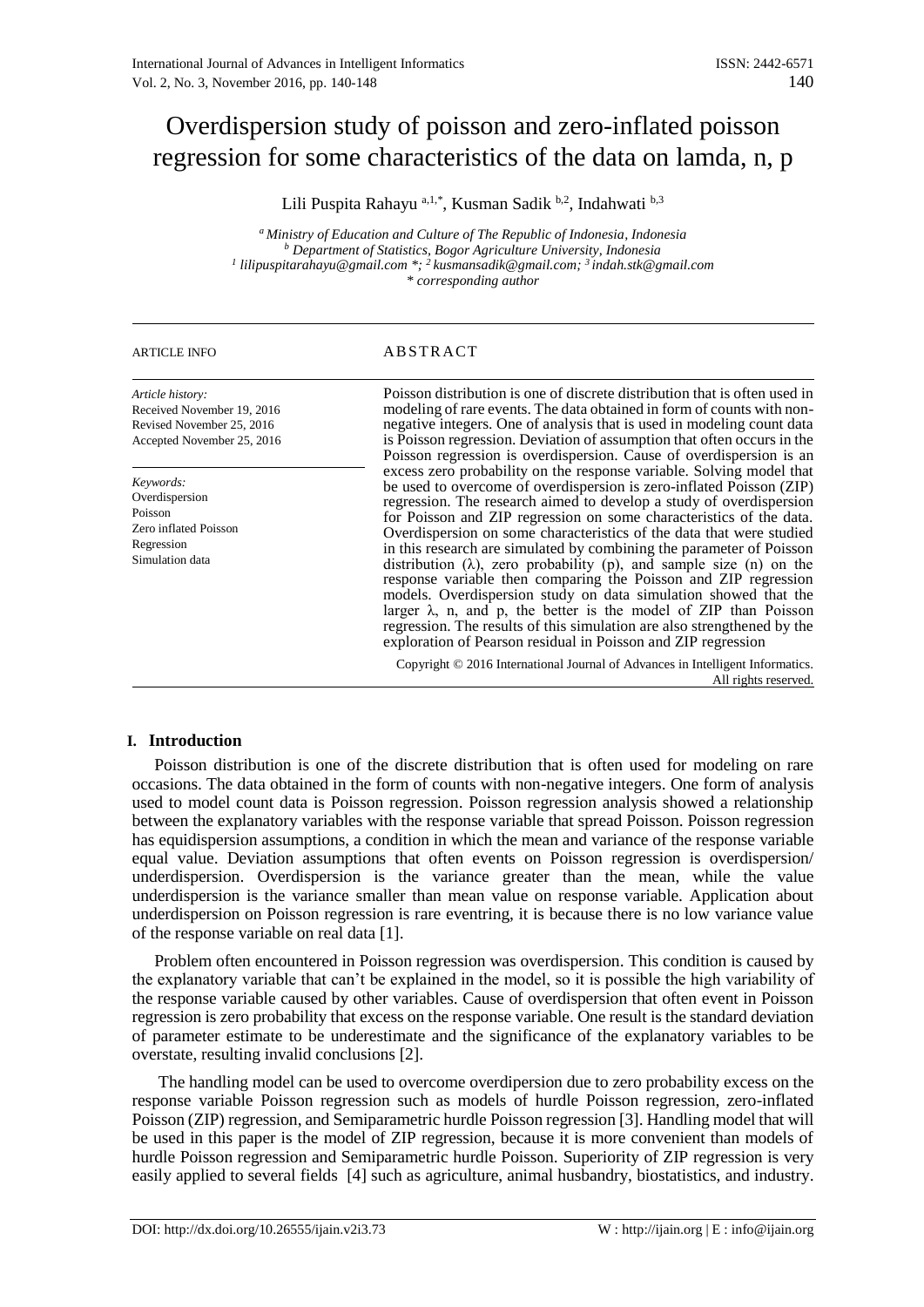In addition, estimate of the parameter on ZIP regression model can be interpretation easily, and can explain the reason of the mean smaller in the response variable.

Research that has been done before, starting the ZIP regression model developed as a solution overdispersion handling of Poisson regression models using simulation studies that Xie *et. al.* [5] using a type II error in the simulation with combining the parameter of Poisson distribution, zero probability for sample size on the response variable. Numna [6] developed a Wald test for comparison of Poisson and ZIP regression models. Wald test development performed simulations with determination of zero probability on the response variable based on the value parameter of the Poisson distribution.

Development of the research that has been done previously, the researcher wanted to study develops the overdispersion on some characteristics of the data. Overdispersion which will be examined in this study are simulated by combining the value of the parameter of the Poisson distribution, zero probability, and sample size on the response variable. Furthermore, comparing Poisson and ZIP regression models based on exploration of the response variable, and the evaluation of the prediction models. Any simulation on characteristics data are expected to determine the cause of overdispersion on response variable.

#### **II. Poission Regression**

Hardin and Hilbe [7] stated that the Poisson regression model provides a standard framework for analysis of data count. Poisson regression is a form of general linear model. Let  $\mathbf{v}_i$ ,  $i=1,2,...,n$ represents count of those rare occasions in the period with value of the parameter Poisson distribution lambda  $(\lambda_i)$ . **y**<sub>i</sub> is a Poisson random variable that spread by the mass function probability of the following

$$
f(y_i; \lambda_i) = \frac{e^{-\lambda_i} \lambda_i^{y_i}}{y_i!}, \qquad y_i = 0, 1, 2, \dots
$$
 (1)

with assuming of Poisson regression is

$$
E(Y_i) = Var(Y_i) = \lambda_i
$$
\n<sup>(2)</sup>

If Poisson regression is used for the condition overdispersion, then the result is not exact because the value of mean and variance Poisson regression contain dispersion

$$
Var(Y) = \tau E(Y) = \tau \lambda
$$
\n(3)

with *τ* is ratio of dispersion. When there was overdispersion on Poisson regression then value of *τ* is more than one and constant. Dispersion is a measure of variant of a group of data to the mean data. Small dispersion values showed a homogeneous variety in the data, while the big dispersion values indicate heterogeneity in data. Method to estimate parameters of Poisson regression coefficients are maximum likelihood method. Suppose **X** is explanatory variable that size matrix n x  $(p+1)$ . Random variables y<sup>i</sup> and i is a row vector of **X**, will be linked with the log link function.

$$
\ln(\lambda_i) = \eta_i = \mathbf{Xb} \tag{4}
$$

$$
\lambda_i = \exp(\mathbf{X}\mathbf{b}) \tag{5}
$$

The model in  $(5)$  is a Poisson regression model with parameter **b** is the coefficient estimate.

#### **III. Zero Inflated Poisson Regression**

Jansakul and Hinde [1] state that if the *Y<sup>i</sup>* are independent random variables that have a ZIP distribution, then the value of zero is assumed to arise from the same two steps. The first step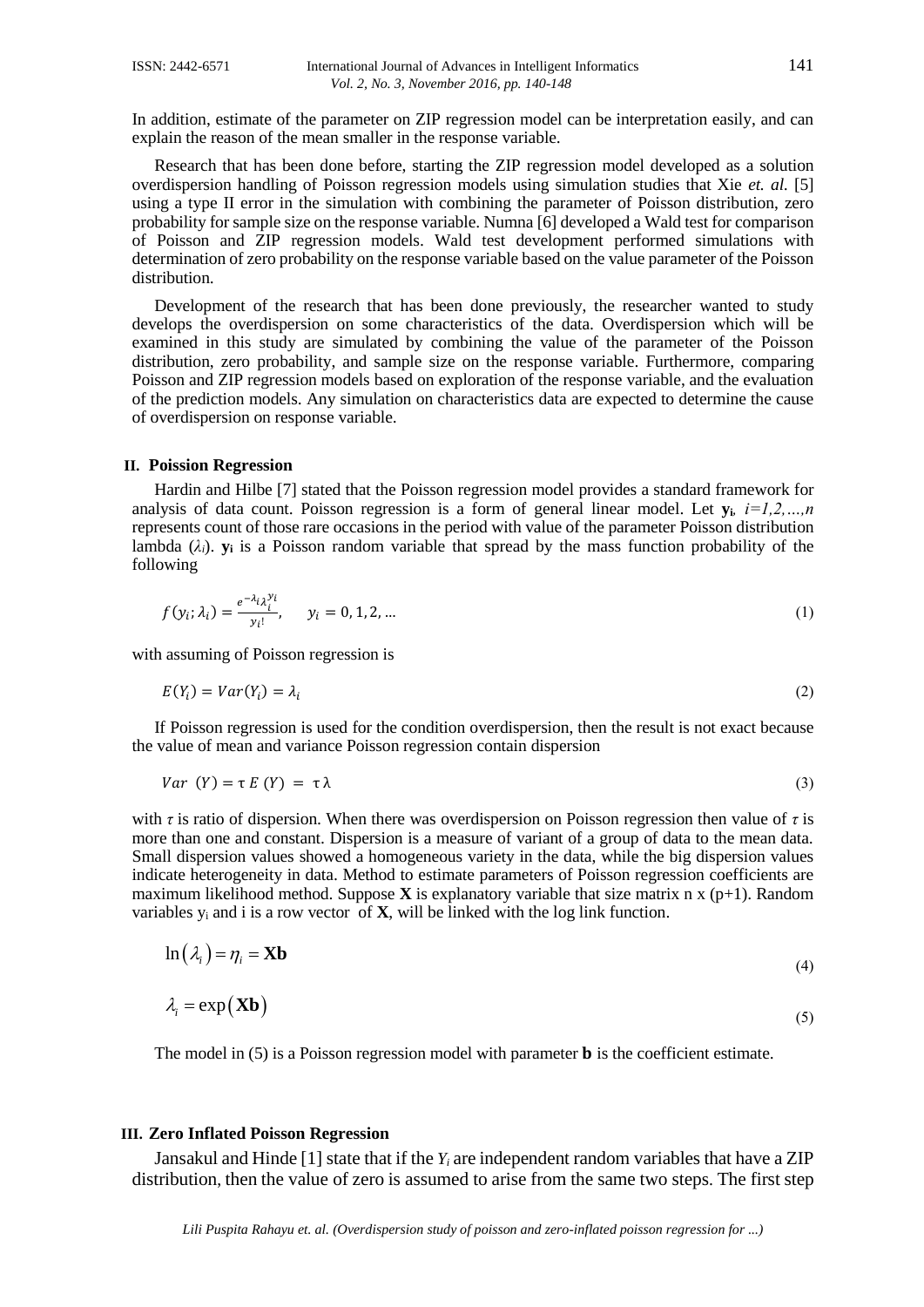events on probability that only produces zero observations denoted by  $p_i$ . The second step events on the probability that result of data count spread Poisson with parameter  $\lambda$  is denoted by (1- pi) .In general, the zero value of the first step is called structural zeros, and the zero value of the second step is called sampling zeros. Variables  $Y_i \sim ZIP(\lambda_i, p_i)$  have assumptions on the ZIP regression

$$
E(Y_i) = (1 - p_i) \lambda_i = \mu_i \tag{6}
$$

and

$$
Var(Y_i) = \mu_i + \left(\frac{p_i}{1 - p_i}\right)\mu_i^2
$$
\n(7)

variables  $Y_i$  has overdispersion  $p_i>0$  if, then overdispersion will reduce to Poisson models when  $p_i=0$ . Value  $p_i>0$  explains that there is an increase value of zero on the response variable.

Method to estimate parameters of ZIP regression coefficients is maximum likelihood method. Loglikelihood function for observations  $y_1, \ldots, y_n$  on ZIP regression model is used to simplify the calculation to get parameter estimate coefficient. Maximizing of log-likelihood function will give the same result as maximizing the likelihood function. ZIP regression models of divided into two components, namely discrete data models for  $\lambda$  and zero-inflation models for p. If the explanatory variables used in ln and logit model on the same value, then the ZIP regression model is

$$
\ln(\lambda) = \mathbf{Xb}
$$
  

$$
\ln\left(\frac{p}{1-p}\right) = \mathbf{Xg}
$$
 (8)

with **X** is the matrix of explanatory variables, while *b* and *g* is the vector of parameter estimate of ZIP regression coefficients, each sized  $(q+1)x1$  and  $(r+1)x1$  in equation (8). Explanatory variables used in the model ln be the same or different from the explanatory variables used in the logit model. Maximum likelihood estimation for *b* and *g* are obtained by using the expectation maximization (EM) algorithm which provides a simple way, so that it can be applied to standard software to match the general linear model.

## **IV. Design of Simulation**

The data used in this study is the simulation data. Simulation data was generated based on the characteristics of the data. Characteristics of the data in the form of lambda  $(\lambda)$  starting from  $\lambda = 0.6$ , 0.8, 1, 6, 8, 10, and 20, the zero probability (*p*) are *p*=0.1, 0.3, 0.5, and 0.7, and sample size (*n*) are *n*=100, 300, and 500. The data generated are useful to obtain parameter estimators of Poisson and ZIP regression. The coefficient of regression parameters were determined are  $\theta_0 = 3$ , and  $\theta_1 = 0.01$ . Variables were determined to make the Poisson and ZIP regression models are explanatory variable (X), the response variable (Y).

Variable X consists of variable X which is a normal random variable spreads  $(\mu, 1)$ . Variable X is assumed as a fixed variable. Generating variables X and Y on simulation study carried out by stages, namely:

- 1. Generating variable Y based on the value of  $\lambda$ ,  $n$ ,  $p$  have been determined.
- 2. Generating variable X is with the first loop, are:
	- Separate variables Y become Y zero and Y not zero.
	- Transform variable X with formula  $x_i = (\ln(y_i) \theta_0)/\theta_1$ , which is  $y_i$  from variable Y not zero.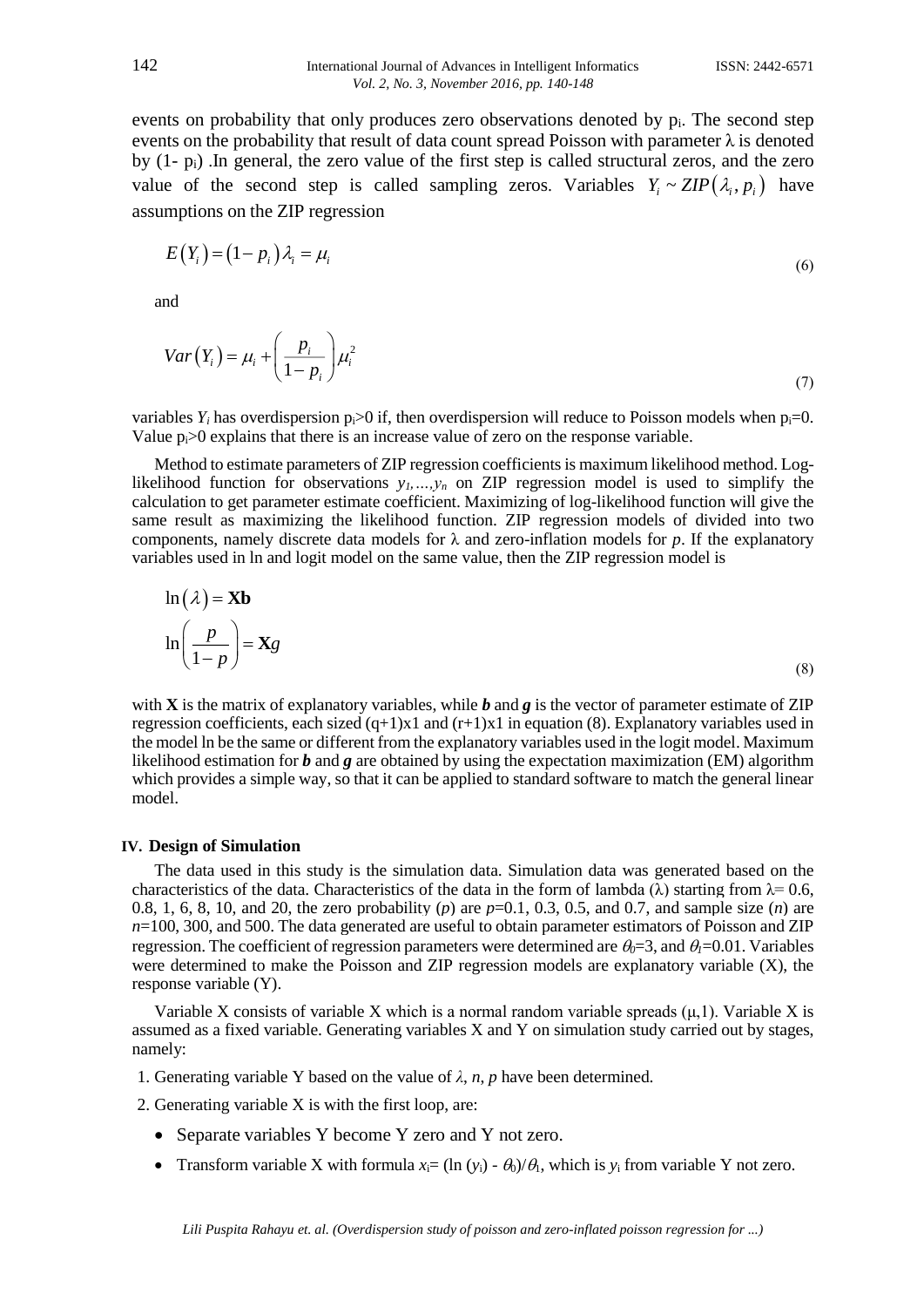$\bullet$  Initialize the result of transformation variable X as X not zero.

3. Generating variable X on variable Y not zero and Y zero with the second loop are

- If the variable Y is zero, then the variable  $x_i$  is gotten by sampling with replacement on variable X not zero.
- If the variable Y is not zero, then the variables  $x_i$  is generated from Normal distribution with mean of transformation result from  $2(ii)$  and variance is 1 with sample size  $n=1$ .

Simulation data on the variables X and Y generated by the software program R ver.2.15.2 and will be repeated *r*=500 replications. There are 84 simulation conditions used in this study. The accuracy of parameter estimators in the Poisson and ZIP regression models can be seen from the relative absolute bias (RAB) and relative root mean square error (RRMSE) [8]. Furthermore, the accuracy of the estimate *y* in Poisson and ZIP regression models can be seen from Pearson residual (PR) and sum of absolute Pearson residual (SAPR) [9]. The equation of value RAB, RRMSE, PR, and SAPR are defined respectively in  $(9)$ ,  $(10)$ ,  $(11)$ , and  $(12)$ .

$$
\text{RAB} = \sum_{i=1}^{500} \left| \frac{\hat{\theta}_i - \theta}{\theta} \right| \times 100\%
$$
\n<sup>(9)</sup>

$$
RRMSE = \sqrt{\sum_{i=1}^{500} (\frac{\hat{\theta}_i - \theta}{\theta})^2} \times 100\%
$$
\n(10)

$$
PR_i = \frac{\sum_{j=1}^{n} (y_{ij} - \hat{y}_{ij})}{\sqrt{Var(Y)}}\tag{11}
$$

then

$$
SAPR = \sum_{i=1}^{500} |PR_i| \tag{12}
$$

where r is the number of simulation replications,  $\hat{\theta}_t$  is the parameter estimators of Poisson and ZIP regression i<sup>th</sup>,  $\theta$  is the actual parameter. Then,  $y_{ij}$  is the response variable on repeat to-*i* and observations to- *j*, and  $\hat{y}_{ij}$  is the estimate *y* of the Poisson and ZIP regression model on repeat to-*i* and observations to-  $j$ , and Var  $(Y)$  is the estimate variance of Poisson and ZIP regression. Then, the smaller values of RAB, RRMSE, and SAPR on regression model can be said to be getting better.

## **V. Results**

Simulation study consisted of 84 cases of simulation which is a characteristic of data from the combination of  $\lambda$ , *n*, and *p*. Simulations were performed to evaluate the results of estimating the parameters of the Poisson and ZIP regression using percentage of ARB, RRMSE, and average of SAPR. The value obtained from the simulation was repeated 500 times. The evaluation results of the simulation data to be clarified with the results of exploration and testing of the variable Y.

#### *A. Exploration and testing at the variable Y*

Characteristics of data simulation againts  $\lambda$ ,  $n$ , and  $p$  is tested indicates that the rise of the value of *p* effect on  $\lambda$ . Value of  $\lambda$  0.6 with *p* that is tested 0.3, then the variables Y produces range *p* of 0.3 to 0.5. This is because the *λ* that has small value still has *p* from Poisson distribution relatively large. This statement can be explained by the cumulative Poisson distribution table. Value *λ* is tested to 0.6, 0.8, 1, 6, and 8 still have zero probability of a Poisson distribution, while for the other *λ* is tested, namely 10 and 20 already have not zero probability of a Poisson distribution.

Exploration variable Y to  $\lambda$ , *n*, and *p* is tested indication excess zero probability, so that the necessary tests on variables Y. The test is in the form of scores test and chi-square test were able to generalize the general conclusions on the results of exploration at variables Y. The condition of excess zero probability at the variable Y due to overdispersion. Flynn and Francis [10] state that when the score test results value of zero excess on a variable, then chances are the variables do not spread Poisson distribution, but has ZIP distribution.

The score test results with  $\alpha$  of 0.05 on simulation data at variable Y against a combination of  $\lambda$ , *n*, *p* are shown in Table 1. Scores test indicate that the larger  $\lambda$ , *n*, and *p* is tested, then the larger percentage of excess zero at the variable Y.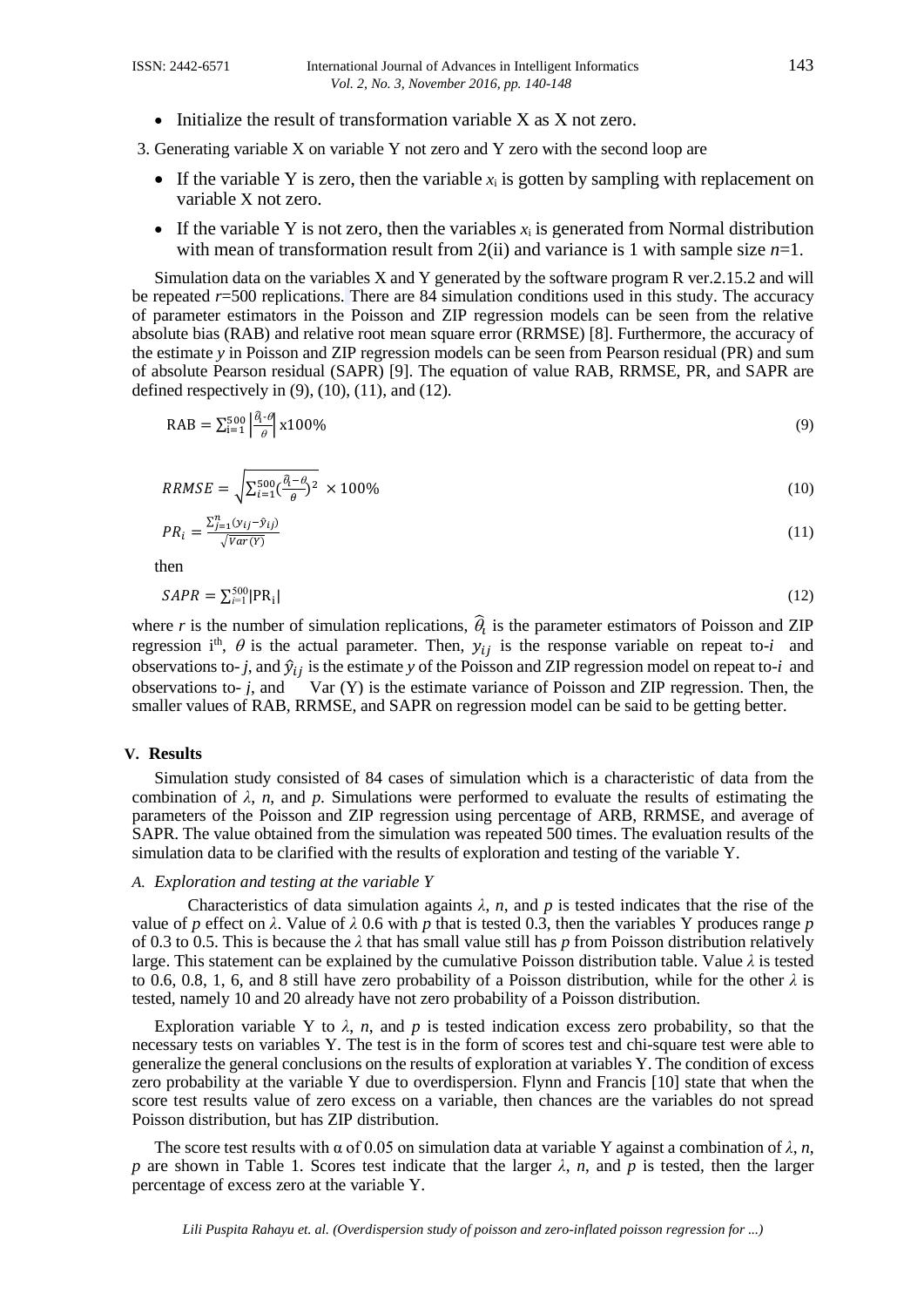#### 144 International Journal of Advances in Intelligent InformaticsISSN: 2442-6571 *Vol. 2, No. 3, November 2016, pp. 140-148*

| n   | λ   | p=0.1 | $p=0.3$ | p=0.5 | p=0.7 |
|-----|-----|-------|---------|-------|-------|
|     | 0.6 | 6.5   | 23.4    | 45.6  | 88.9  |
|     | 0.8 | 9.0   | 39.2    | 66.8  | 88.9  |
|     | 1   | 10.0  | 55.0    | 86.2  | 92.8  |
| 100 | 6   | 100.0 | 100.0   | 100.0 | 100.0 |
|     | 8   | 100.0 | 100.0   | 100.0 | 100.0 |
|     | 10  | 100.0 | 100.0   | 100.0 | 100.0 |
|     | 20  | 100.0 | 100.0   | 100.0 | 100.0 |
|     | 0.6 | 13.2  | 55.0    | 89    | 96.2  |
|     | 0.8 | 18.2  | 82.6    | 98.8  | 99.8  |
|     | 1   | 24.4  | 96.4    | 100.0 | 100.0 |
| 300 | 6   | 100.0 | 100.0   | 100.0 | 100.0 |
|     | 8   | 100.0 | 100.0   | 100.0 | 100.0 |
|     | 10  | 100.0 | 100.0   | 100.0 | 100.0 |
|     | 20  | 100.0 | 100.0   | 100.0 | 100.0 |
|     | 0.6 | 17.6  | 77.0    | 98.0  | 99.6  |
|     | 0.8 | 25.0  | 96.2    | 100   | 100.0 |
|     | 1   | 39.0  | 100     | 100   | 100.0 |
| 500 | 6   | 100.0 | 100.0   | 100.0 | 100.0 |
|     | 8   | 100.0 | 100.0   | 100.0 | 100.0 |
|     | 10  | 100.0 | 100.0   | 100.0 | 100.0 |
|     | 20  | 100.0 | 100.0   | 100.0 | 100.0 |

Table 1. Percentage of score test on combination of  $\lambda$ ,  $n$ ,  $p$  (%)

Furthermore, the results of chi-square test with  $\alpha$  of 0.05 for the Poisson and ZIP distribution against the combination of  $\lambda$ , *n*, *p* are shown in Table 2. The chi-square test for Poisson distribution shows that the larger  $\lambda$ , *n*, and *p* is tested, then percentage Poisson distribution will be smaller at the variable Y. The results of the score test and the chi-square test for Poisson distribution is inversely proportional to the larger  $\lambda$ , *n*, and *p* is tested. Chi-square test for ZIP distribution indicates that ZIP regression able to overcome overdispersion due to excess *p* at the variable Y. This condition is indicated by the larger value of *λ*, then the percentage Poisson distribution reaches 0%, while the percentage of ZIP distribution in the range of 60% to 80%.

|                  |              | $p = 0.1$      |      | $p=0.3$        |      | $p=0.5$        |      | $p=0.7$        |      |
|------------------|--------------|----------------|------|----------------|------|----------------|------|----------------|------|
| $\boldsymbol{n}$ | λ            | <b>Poisson</b> | ZIP  | <b>Poisson</b> | ZIP  | <b>Poisson</b> | ZIP  | <b>Poisson</b> | ZIP  |
|                  | 0.6          | 91.0           | 83.6 | 75.0           | 85.4 | 54.8           | 85.2 | 33.4           | 80.6 |
|                  | 0.8          | 89.2           | 80.2 | 62.6           | 82.0 | 32.0           | 81.6 | 18.0           | 85.4 |
|                  | $\mathbf{1}$ | 88.2           | 82.2 | 51.0           | 86.0 | 14.2           | 85.0 | 7.8            | 82.8 |
| 100              | 6            | 0.0            | 84.4 | 0.0            | 83.4 | 0.0            | 82.8 | 0.0            | 82.0 |
|                  | 8            | 0.0            | 81.6 | 0.0            | 79.6 | 0.0            | 80.4 | 0.0            | 76.8 |
|                  | 10           | 0.0            | 79.4 | 0.0            | 78.6 | 0.0            | 78.2 | 0.0            | 75.0 |
|                  | 20           | 0.0            | 72.6 | 0.0            | 71.2 | 0.0            | 71.6 | 0.0            | 66.8 |
|                  | 0.6          | 82.8           | 81.6 | 51.4           | 82.8 | 13.2           | 86.2 | 4.0            | 86.6 |
|                  | 0.8          | 82.4           | 85.4 | 25.2           | 86.6 | 1.8            | 86.8 | 0.2            | 83.2 |
|                  | $\mathbf{1}$ | 75.0           | 85.4 | 8.2            | 82.6 | 0.2            | 82.6 | 0.0            | 85.8 |
| 300              | 6            | 0.0            | 85.8 | 0.0            | 84.6 | 0.0            | 86.4 | 0.0            | 84.4 |
|                  | 8            | 0.0            | 84.0 | 0.0            | 83.4 | 0.0            | 84.6 | 0.0            | 81.6 |
|                  | 10           | 0.0            | 82.6 | 0.0            | 83.0 | 0.0            | 80.6 | 0.0            | 79.4 |
|                  | 20           | 0.0            | 77.8 | 0.0            | 76.8 | 0.0            | 76.0 | 0.0            | 72.6 |
|                  | 0.6          | 81.6           | 87.8 | 28.8           | 86.0 | 1.8            | 83.8 | 0.2            | 86.2 |
|                  | 0.8          | 76.2           | 81.8 | 7.6            | 85.8 | 0.2            | 86.2 | 0.0            | 87.0 |
|                  | $\mathbf{1}$ | 67.4           | 87.0 | 0.2            | 86.4 | 0.0            | 84.6 | 0.0            | 83.2 |
| 500              | 6            | 0.0            | 86.0 | 0.0            | 86.6 | 0.0            | 85.8 | 0.0            | 86.4 |
|                  | 8            | 0.0            | 84.6 | 0.0            | 82.6 | 0.0            | 83.4 | 0.0            | 84.6 |
|                  | 10           | 0.0            | 81.8 | 0.0            | 82.4 | 0.0            | 81.4 | 0.0            | 80.6 |
|                  | 20           | 0.0            | 77.4 | 0.0            | 75.6 | $0.0\,$        | 77.0 | 0.0            | 76.0 |

Table 2. Percentage of chi-square test on combination of  $\lambda$ ,  $n$ ,  $p$  (%)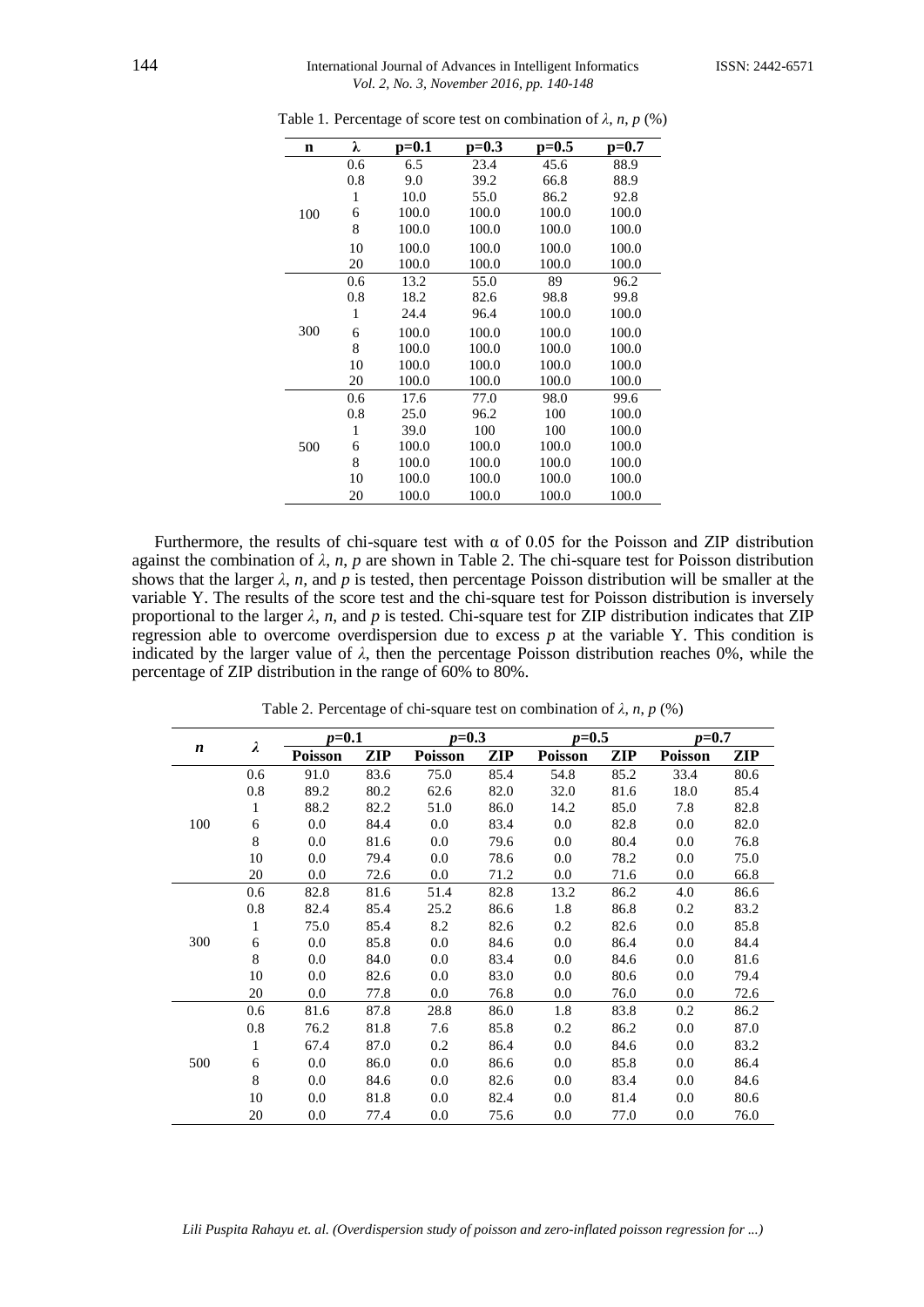#### *B. The testing overdipserion on Poisson and ZIP regression*

Results of exploration and testing of the simulation variables Y is a step that must be checked before performing Poisson regression analysis. When the variable Y has the characteristics of the data that led to overdispersion due to excessi zero value, then ZIP regression became one of the completion of the Poisson regression. Overdipersion conditions on any combination of *λ*, *n*, and *p* are tested in Poisson and ZIP regression can be traced from the dispersion ratio  $(\tau)$  and the Pearson chi-square test at 5% significance level.

Ratio of *τ* shows the value of a statistical result Pearson chi-square test of the degrees of freedom (*n-k*). The value of degrees of freedom Poisson and ZIP regression is different, because the Poisson regression using  $k=2$ , are the parameter estimate  $b_0$  and  $b_1$ . ZIP regression using  $k=4$  is based on discrete models for  $\lambda$  and zero-inflation modesl for *p* are  $g_0$  and  $g_1$ , then  $l_0$  and  $l_1$ .

The average ratio of  $\tau$  obtained from 500 times of repetition of the combination of  $\lambda$ , *n*, and *p* is tested in Table 3. The overdispersion indicated by the ratio  $\tau$  is greater than one. The ratio  $\tau$  on Poisson regression will be compared with ZIP regression. The ratio τ most at risk are at *p*=0.7 in Poisson regression with the value λ is the larger. The ratio τ of the Poisson regression showed that the larger *λ* and *p*, then the ratio  $\tau$  more than one in every *n* is tested. Poisson regression suffered overdispersion by the larger  $\lambda$ , p, and n is tested. The ratio  $\tau$  of ZIP regression has a value of less than one in every  $\lambda$ , *p*, and *n* is tested, so ZIP regression able to overcome overdispersion caused excess zero probability at the variable Y.

| $\boldsymbol{n}$ |              | $p = 0.1$      |       | $p=0.3$        |            | $p=0.5$        |       | $p = 0.7$      |            |
|------------------|--------------|----------------|-------|----------------|------------|----------------|-------|----------------|------------|
|                  | λ            | <b>Poisson</b> | ZIP   | <b>Poisson</b> | <b>ZIP</b> | <b>Poisson</b> | ZIP   | <b>Poisson</b> | <b>ZIP</b> |
|                  | 0.6          | 0.803          | 0.657 | 0.926          | 0.737      | $1.049*$       | 0.808 | $1.188^\ast$   | 0.863      |
|                  | 0.8          | 0.749          | 0.595 | 0.911          | 0.686      | $1.069*$       | 0.770 | 1.247*         | 0.838      |
|                  | $\mathbf{1}$ | 0.697          | 0.547 | 0.897          | 0.650      | $1.097*$       | 0.741 | $1.286*$       | 0.819      |
| 100              | 6            | 0.628          | 0.383 | $1.847*$       | 0.656      | $3.069*$       | 0.769 | $4.291*$       | 0.829      |
|                  | 8            | 0.815          | 0.443 | $2.447*$       | 0.717      | $4.076*$       | 0.818 | $5.695*$       | 0.871      |
|                  | 10           | $1.022*$       | 0.500 | $3.076*$       | 0.764      | $5.102*$       | 0.855 | $7.138*$       | 0.901      |
|                  | 20           | $2.034*$       | 0.675 | $6.135*$       | 0.885      | $10.201*$      | 0.943 | 14.246*        | 0.969      |
|                  | 0.6          | 0.796          | 0.645 | 0.913          | 0.718      | $1.032*$       | 0.791 | $1.156*$       | 0.857      |
|                  | 0.8          | 0.733          | 0.581 | 0.897          | 0.669      | $1.060*$       | 0.751 | $1.221*$       | 0.825      |
|                  | 1            | 0.684          | 0.532 | 0.883          | 0.633      | $1.086*$       | 0.723 | 1.286*         | 0.801      |
| 300              | 6            | 0.622          | 0.377 | $1.827*$       | 0.641      | $3.040*$       | 0.749 | $4.246*$       | 0.807      |
|                  | 8            | 0.808          | 0.437 | $2.422*$       | 0.699      | $4.029*$       | 0.796 | $5.631*$       | 0.847      |
|                  | 10           | $1.013*$       | 0.493 | $3.025*$       | 0.745      | $5.036*$       | 0.833 | $7.051*$       | 0.877      |
|                  | 20           | $2.012*$       | 0.665 | $6.038*$       | 0.863      | $10.069*$      | 0.917 | 14.092*        | 0.943      |
|                  | 0.6          | 0.791          | 0.642 | $0.912*$       | 0.715      | $1.032*$       | 0.786 | $1.151*$       | 0.853      |
|                  | 0.8          | 0.734          | 0.579 | $0.895*$       | 0.666      | $1.055*$       | 0.747 | $1.217*$       | 0.821      |
|                  | 1            | 0.684          | 0.529 | $0.884*$       | 0.630      | $1.082*$       | 0.719 | $1.281*$       | 0.797      |
| 500              | 6            | 0.616          | 0.376 | $1.821*$       | 0.637      | $3.030*$       | 0.744 | $4.231*$       | 0.803      |
|                  | 8            | 0.805          | 0.436 | $2.415*$       | 0.696      | $4.023*$       | 0.792 | $5.621*$       | 0.843      |
|                  | 10           | $1.002*$       | 0.491 | $3.019*$       | 0.742      | $5.020*$       | 0.828 | $7.034*$       | 0.872      |
|                  | 20           | $2.006*$       | 0.663 | $6.024*$       | 0.858      | $10.050*$      | 0.912 | 14.058*        | 0.938      |

Table 3. Dispersion ratio on Poisson and ZIP regression

\*Overdispersion

The percentage of overdispersion have the similar result with the ratio of  $\tau$ . Pearson chi-square test that significant shows overdispersion. Value of overdispersion contained in Table 4 show that in every *λ*, *p*, and *n* is tested to get overdispersion value reaching 0% for ZIP regression. These results indicate that ZIP regression is better to handle overdispersion caused excess zero probability on the variable Y. The percentage of overdispersion on Poisson regression showed that the larger *λ* and *p*, then the greater overdispersion in each *n* is tested that indicated by the value reached 100%. These results are consistent with the score test and the chi-square test that indicates the larger  $\lambda$ ,  $n$ , and  $p$  is tested, then the greater zero probability that appears and the less spread Poisson at the variable Y.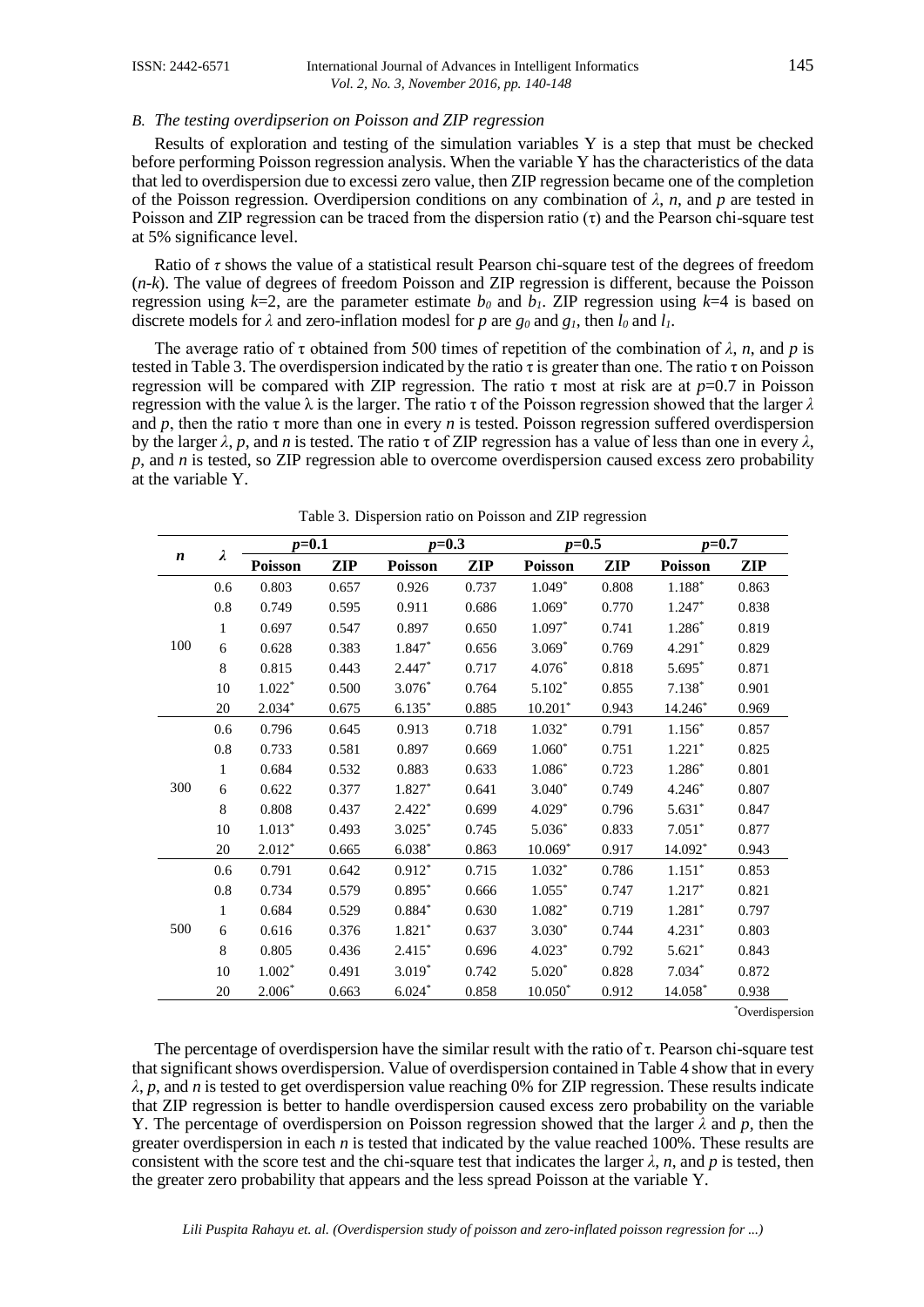| $\boldsymbol{n}$ |              | $p = 0.1$      |     | $p=0.3$        |     | $p=0.5$        |         | $p = 0.7$      |     |
|------------------|--------------|----------------|-----|----------------|-----|----------------|---------|----------------|-----|
|                  | λ            | <b>Poisson</b> | ZIP | <b>Poisson</b> | ZIP | <b>Poisson</b> | ZIP     | <b>Poisson</b> | ZIP |
|                  | 0.6          | 0.0            | 0.0 | 0.0            | 0.0 | $7.2^*$        | 0.0     | $40.0*$        | 0.0 |
|                  | 0.8          | 0.0            | 0.0 | 0.0            | 0.0 | $10.2*$        | 0.0     | $60.0*$        | 0.0 |
|                  | $\mathbf{1}$ | 0.0            | 0.0 | 0.0            | 0.0 | $13.6*$        | 0.0     | $60.0*$        | 0.0 |
| 100              | 6            | 0.0            | 0.0 | $100.0*$       | 0.0 | $100.0*$       | 0.0     | $100.0*$       | 0.0 |
|                  | 8            | 0.0            | 0.0 | $100.0*$       | 0.0 | $100.0*$       | 0.0     | $100.0*$       | 0.0 |
|                  | 10           | $1.0^*$        | 0.0 | $100.0*$       | 0.0 | $100.0*$       | 0.0     | $100.0*$       | 0.0 |
|                  | 20           | $100.0*$       | 0.0 | $100.0^*$      | 0.0 | $100.0*$       | 0.0     | $100.0*$       | 0.0 |
|                  | 0.6          | 0.0            | 0.0 | 0.0            | 0.0 | $9.2*$         | 0.0     | $55.4*$        | 0.0 |
|                  | $0.8\,$      | 0.0            | 0.0 | 0.0            | 0.0 | $15.2*$        | $0.0\,$ | $77.2*$        | 0.0 |
|                  | $\mathbf{1}$ | 0.0            | 0.0 | 0.0            | 0.0 | $23.8*$        | 0.0     | $92.8*$        | 0.0 |
| 300              | 6            | 0.0            | 0.0 | $100.0*$       | 0.0 | $100.0*$       | 0.0     | $100.0*$       | 0.0 |
|                  | 8            | 0.0            | 0.0 | $100.0^*$      | 0.0 | $100.0*$       | 0.0     | $100.0*$       | 0.0 |
|                  | 10           | $2.6*$         | 0.0 | $100.0^*$      | 0.0 | $100.0*$       | 0.0     | $100.0*$       | 0.0 |
|                  | 20           | $100.0*$       | 0.0 | $100.0^*$      | 0.0 | $100.0*$       | 0.0     | $100.0*$       | 0.0 |
|                  | 0.6          | 0.0            | 0.0 | 0.0            | 0.0 | $9.6*$         | 0.0     | $70.8*$        | 0.0 |
|                  | 0.8          | 0.0            | 0.0 | 0.0            | 0.0 | $20.0*$        | 0.0     | $94.0*$        | 0.0 |
|                  | 1            | 0.0            | 0.0 | 0.0            | 0.0 | $36.0*$        | 0.0     | $99.0*$        | 0.0 |
| 500              | 6            | 0.0            | 0.0 | $100.0*$       | 0.0 | $100.0*$       | 0.0     | $100.0*$       | 0.0 |
|                  | 8            | 0.0            | 0.0 | $100.0^*$      | 0.0 | $100.0*$       | 0.0     | $100.0*$       | 0.0 |
|                  | 10           | $1.2^*$        | 0.0 | $100.0*$       | 0.0 | $100.0*$       | 0.0     | $100.0*$       | 0.0 |
|                  | 20           | $100.0*$       | 0.0 | $100.0*$       | 0.0 | $100.0*$       | 0.0     | $100.0*$       | 0.0 |

Table 4. Percentage of overdispersion on Poisson and ZIP regression

\*Overdipersion

# *C. Evaluation of the estimation on Poisson and ZIP regression model*

The goodness of fit on Poisson and ZIP regression model showed that the larger  $\lambda$ , *n*, and *p* is tested, then ZIP regression is better than Poisson regression. Furthermore, the comparison of Poisson and ZIP regression models is taken based on the evaluation parameter estimate and *y*. The average of ARB for each combination of  $\lambda$ , *n*, and *p* are tested on estimate  $\theta_1$  in Table 5. The average of ARB on ZIP regression in Table 5 produces a value is smaller as enlargement  $\lambda$ ,  $n$ , and  $p$  is tested against estimate  $\theta_1$ . The value of ARB on Poisson regression has a minimum value that is contained in  $\lambda = 6$ . The average of ARB on estimate  $\theta_1$  indicates that Poisson regression is better than ZIP regression on the value of *λ* are 0.6, 0.8, and 1 in each of *p* and *n* is tested. Value of *λ* are 6, 8, 10, and 20 in each of the *p* and *n* is tested showed that ZIP regression is better than Poisson regression.

| Table 5. Average of ARB againts estimate $\theta_1$ on Poisson and ZIP regression |  |
|-----------------------------------------------------------------------------------|--|
|-----------------------------------------------------------------------------------|--|

| λ   |     | $p = 0.1$      |          |                | $p=0.3$  |                | $p=0.5$  |                | $p=0.7$  |  |
|-----|-----|----------------|----------|----------------|----------|----------------|----------|----------------|----------|--|
| n   |     | <b>Poisson</b> | ZIP      | <b>Poisson</b> | ZIP      | <b>Poisson</b> | ZIP      | <b>Poisson</b> | ZIP      |  |
|     | 0.6 | 19.476*        | 75.753   | $21.241*$      | 103.494  | 22.586*        | 143.374  | $26.006*$      | 166.700  |  |
|     | 0.8 | 15.442*        | 51.298   | 16.928*        | 73.799   | 19.136*        | 105.497  | 21.128*        | 160.675  |  |
|     | 1   | 13.883*        | 38.542   | 14.307*        | 57.739   | 17.575*        | 83.119   | 19.588*        | 122.616  |  |
| 100 | 6   | 6.878          | $3.073*$ | 11.644         | $4.503*$ | 14.651         | $5.066*$ | 18.614         | $5.626*$ |  |
|     | 8   | 7.786          | 1.229*   | 12.766         | $1.511*$ | 17.554         | $1.762*$ | 21.789         | 1.837*   |  |
|     | 10  | 8.224          | $0.465*$ | 14.140         | $0.619*$ | 20.226         | $0.648*$ | 23.569         | $0.861*$ |  |
|     | 20  | 11.106         | $0.425*$ | 20.382         | $0.452*$ | 24.256         | $0.544*$ | 31.381         | $0.736*$ |  |
|     | 0.6 | 10.389*        | 70.421   | 11.202*        | 94.119   | 11.825*        | 124.301  | 13.310*        | 171.498  |  |
|     | 0.8 | 8.973*         | 50.053   | $9.221*$       | 70.143   | 10.868*        | 95.410   | $10.905*$      | 129.607  |  |
|     | 1   | 7.996*         | 37.781   | 8.925*         | 56.098   | 9.808*         | 77.995   | $10.602*$      | 105.616  |  |
| 300 | 6   | 3.792          | $3.306*$ | 6.851          | $4.656*$ | 8.561          | $5.055*$ | 10.816         | 5.435*   |  |
|     | 8   | 4.291          | $1.263*$ | 7.945          | 1.566*   | 9.604          | 1.692*   | 10.920         | 1.770*   |  |
|     | 10  | 4.671          | $0.400*$ | 8.039          | $0.477*$ | 10.186         | $0.540*$ | 13.146         | $0.561*$ |  |
|     | 20  | 6.389          | $0.286*$ | 11.708         | $0.291*$ | 15.122         | $0.326*$ | 18.366         | $0.426*$ |  |
|     | 0.6 | 8.188*         | 70.067   | 8.862*         | 92.178   | $9.113*$       | 121.813  | $10.264*$      | 161.514  |  |
|     | 0.8 | $6.664*$       | 49.296   | $7.110*$       | 69.294   | 7.991*         | 94.169   | 8.798*         | 125.793  |  |
|     | 1   | 5.481*         | 37.741   | $6.650*$       | 55.680   | $6.961*$       | 77.259   | 8.568*         | 103.199  |  |
| 500 | 6   | 2.801          | $3.226*$ | 5.182          | $4.654*$ | 6.397          | $5.121*$ | 7.980          | 5.436*   |  |
|     | 8   | 3.482          | $1.255*$ | 5.601          | 1.590*   | 7.814          | 1.694*   | 8.682          | $1.743*$ |  |
|     | 10  | 3.754          | $0.422*$ | 6.353          | $0.499*$ | 8.395          | $0.517*$ | 10.205         | $0.550*$ |  |
|     | 20  | 4.805          | $0.251*$ | 8.932          | $0.272*$ | 11.032         | $0.278*$ | 14.338         | $0.341*$ |  |

\* Average of ARB is smaller

The result of RRMSE is similar with the ARB on estimate  $\theta_1$  in Table 6. MSE contains two components, namely variance estimate (accuracy) and the bias (accuracy) [11]. The estimation with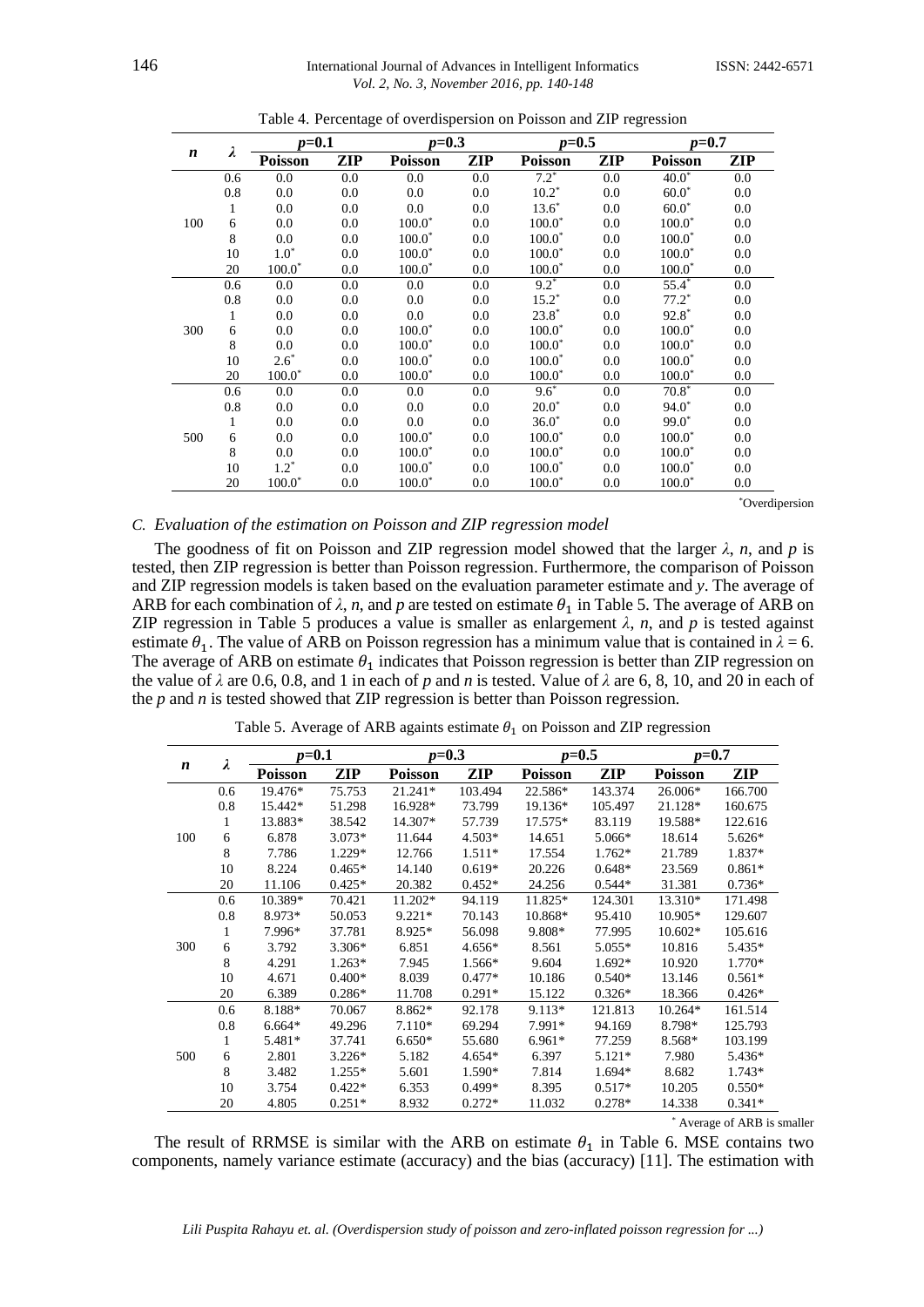good character of MSE is that can controls the variance and bias. The big value of RRMSE show the big variance estimate, so the risk to the estimation results, the accuracy estimation is lower.

| $\mathbf n$ |              | $p=0.1$        |            | $p=0.3$   |            | $p=0.5$   |            | $p=0.7$        |            |
|-------------|--------------|----------------|------------|-----------|------------|-----------|------------|----------------|------------|
|             | λ            | <b>Poisson</b> | <b>ZIP</b> | Poisson   | <b>ZIP</b> | Poisson   | <b>ZIP</b> | <b>Poisson</b> | <b>ZIP</b> |
|             | 0.6          | 23.931*        | 78.167     | 27.325*   | 107.113    | 28.948*   | 148.998    | 30.586*        | 177.728    |
|             | $0.8\,$      | 19.443*        | 52.643     | 21.295*   | 75.578     | 24.684*   | 108.939    | 27.273*        | 169.880    |
|             | 1            | 13.883*        | 38.542     | 18.047*   | 58.795     | 22.019*   | 85.038     | 25.117*        | 129.679    |
| 100         | 6            | 8.413          | $3.512*$   | 14.546    | 4.950*     | 18.534    | $5.566*$   | 24.056         | $6.420*$   |
|             | 8            | 9.725          | $1.681*$   | 15.946    | $1.856*$   | 21.576    | $2.240*$   | 27.152         | $2.528*$   |
|             | 10           | 10.166         | $0.683*$   | 17.949    | $0.913*$   | 25.113    | $0.915*$   | 29.879         | $1.214*$   |
|             | 20           | 14.009         | $0.535*$   | 25.870    | $0.582*$   | 31.394    | $0.693*$   | 40.008         | $0.940*$   |
|             | 0.6          | 13.088*        | 70.968     | $14.109*$ | 94.960     | $15.152*$ | 125.887    | $16.502*$      | 176.730    |
|             | 0.8          | $11.101*$      | 50.462     | $11.411*$ | 70.635     | 13.491*   | 96.326     | 13.943*        | 131.993    |
|             | 1            | $9.856*$       | 38.109     | $11.226*$ | 56.421     | 12.552*   | 78.553     | 13.306*        | 107.173    |
| 300         | 6            | 4.805          | 3.489*     | 8.597     | 4.815*     | 10.538    | $5.221*$   | 13.605         | $5.680*$   |
|             | $\,8\,$      | 5.474          | $1.420*$   | 9.805     | $1.694*$   | 12.220    | $1.820*$   | 13.896         | $1.991*$   |
|             | 10           | 5.984          | $0.541*$   | 10.201    | $0.597*$   | 12.824    | $0.655*$   | 16.695         | $0.718*$   |
|             | 20           | 7.940          | $0.354*$   | 14.687    | $0.362*$   | 18.903    | $0.411*$   | 23.665         | $0.533*$   |
|             | 0.6          | $10.065^\ast$  | 70.389     | $11.074*$ | 92.632     | 11.480*   | 122.711    | 13.031*        | 163.979    |
|             | 0.8          | $8.433*$       | 49.534     | 8.944*    | 69.564     | $10.004*$ | 94.700     | $11.058*$      | 127.234    |
|             | $\mathbf{1}$ | $6.853*$       | 37.922     | 8.413*    | 55.887     | $8.962*$  | 77.586     | $10.618*$      | 104.121    |
| 500         | 6            | 3.559          | $3.321*$   | 6.535     | 4.730*     | 8.271     | $5.212*$   | 9.985          | $5.592*$   |
|             | 8            | 4.297          | $1.355*$   | 7.044     | $1.671*$   | 9.584     | 1.780*     | 10.844         | $1.878*$   |
|             | 10           | 4.694          | $0.518*$   | 7.994     | $0.583*$   | 10.545    | $0.608*$   | 12.877         | $0.659*$   |
|             | 20           | 6.023          | $0.306*$   | 11.293    | $0.332*$   | 13.830    | $0.341*$   | 18.083         | $0.422*$   |

Table 6. Average of RRMSE againts estimate  $\theta_1$  on Poisson and ZIP regression

\*Average of RRMSE is smaller

The average of SAPR on the estimate *y* is gotten by Poisson and ZIP regression models. The estimate *y* in ZIP regression model using two models are discrete model for *λ* and zero-inflation model for *p*. In Table 7 shows that the larger  $\lambda$ , *n*, and *p* is tested, then the larger the value of SAPR. ZIP Regression have the average of SAPR that is smaller than Poisson regression in every  $\lambda$ , *n*, and *p* is tested.

Table 7. Average of SAPR againts estimate *y* on Poisson and ZIP regression

| $\mathbf n$ |     | $p=0.1$ |                      | $p=0.3$        |          | $p=0.5$        |             | $p=0.7$        |          |
|-------------|-----|---------|----------------------|----------------|----------|----------------|-------------|----------------|----------|
|             | λ   | Poisson | ZIP                  | <b>Poisson</b> | ZIP      | <b>Poisson</b> | <b>ZIP</b>  | <b>Poisson</b> | ZIP      |
|             | 0.6 | 0.166   | $0.15\overline{5}^*$ | 0.171          | $0.155*$ | 0.160          | $0.148*$    | 0.145          | $0.096*$ |
|             | 0.8 | 0.180   | $0.153*$             | 0.191          | $0.154*$ | 0.184          | $0.154*$    | 0.163          | $0.135*$ |
|             | 1   | 0.154   | $0.139*$             | 0.185          | $0.158*$ | 0.190          | $0.155*$    | 0.175          | $0.141*$ |
| 100         | 6   | 0.081   | $0.069*$             | 0.241          | $0.145*$ | 0.346          | $0.170*$    | 0.366          | $0.163*$ |
|             | 8   | 0.106   | $0.078*$             | 0.281          | $0.151*$ | 0.401          | $0.176*$    | 0.431          | $0.168*$ |
|             | 10  | 0.123   | $0.084*$             | 0.330          | $0.158*$ | 0.462          | $0.182*$    | 0.502          | $0.171*$ |
|             | 20  | 0.166   | $0.097*$             | 0.459          | $0.169*$ | 0.645          | $0.191*$    | 0.709          | $0.177*$ |
|             | 0.6 | 0.504   | $0.466*$             | 0.523          | $0.470*$ | 0.503          | $0.444^{*}$ | 0.425          | $0.374*$ |
|             | 0.8 | 0.516   | $0.455*$             | 0.563          | $0.472*$ | 0.559          | $0.455*$    | 0.496          | $0.393*$ |
|             | 1   | 0.476   | $0.437*$             | 0.571          | $0.475*$ | 0.583          | 0.465       | 0.519          | $0.402*$ |
| 300         | 6   | 0.272   | $0.216*$             | 0.700          | $0.432*$ | 1.005          | $0.513*$    | 1.090          | $0.488*$ |
|             | 8   | 0.324   | $0.236*$             | 0.816          | $0.453*$ | 1.162          | $0.529*$    | 1.274          | $0.500*$ |
|             | 10  | 0.371   | $0.252*$             | 0.962          | $0.473*$ | 1.334          | $0.544*$    | 1.447          | $0.512*$ |
|             | 20  | 0.492   | $0.289*$             | 1.311          | $0.506*$ | 1.881          | $0.571*$    | 2.043          | $0.530*$ |
|             | 0.6 | 0.861   | $0.779*$             | 0.875          | $0.784*$ | 0.837          | $0.744*$    | 0.725          | $0.634*$ |
|             | 0.8 | 0.839   | $0.747*$             | 0.898          | $0.783*$ | 0.909          | $0.762*$    | 0.829          | $0.657*$ |
|             | 1   | 0.832   | $0.715*$             | 0.931          | $0.784*$ | 0.947          | $0.780*$    | 0.863          | $0.678*$ |
| 500         | 6   | 0.459   | $0.361*$             | 1.187          | $0.722*$ | 1.673          | $0.855*$    | 1.811          | $0.815*$ |
|             | 8   | 0.513   | $0.389*$             | 1.379          | $0.757*$ | 1.973          | $0.884*$    | 2.119          | $0.836*$ |
|             | 10  | 0.586   | $0.418*$             | 1.576          | $0.786*$ | 2.225          | $0.908*$    | 2.407          | $0.852*$ |
|             | 20  | 0.864   | $0.484*$             | 2.233          | $0.845*$ | 3.166          | $0.950*$    | 3.416          | $0.884*$ |

\* Average of SAPR is smaller